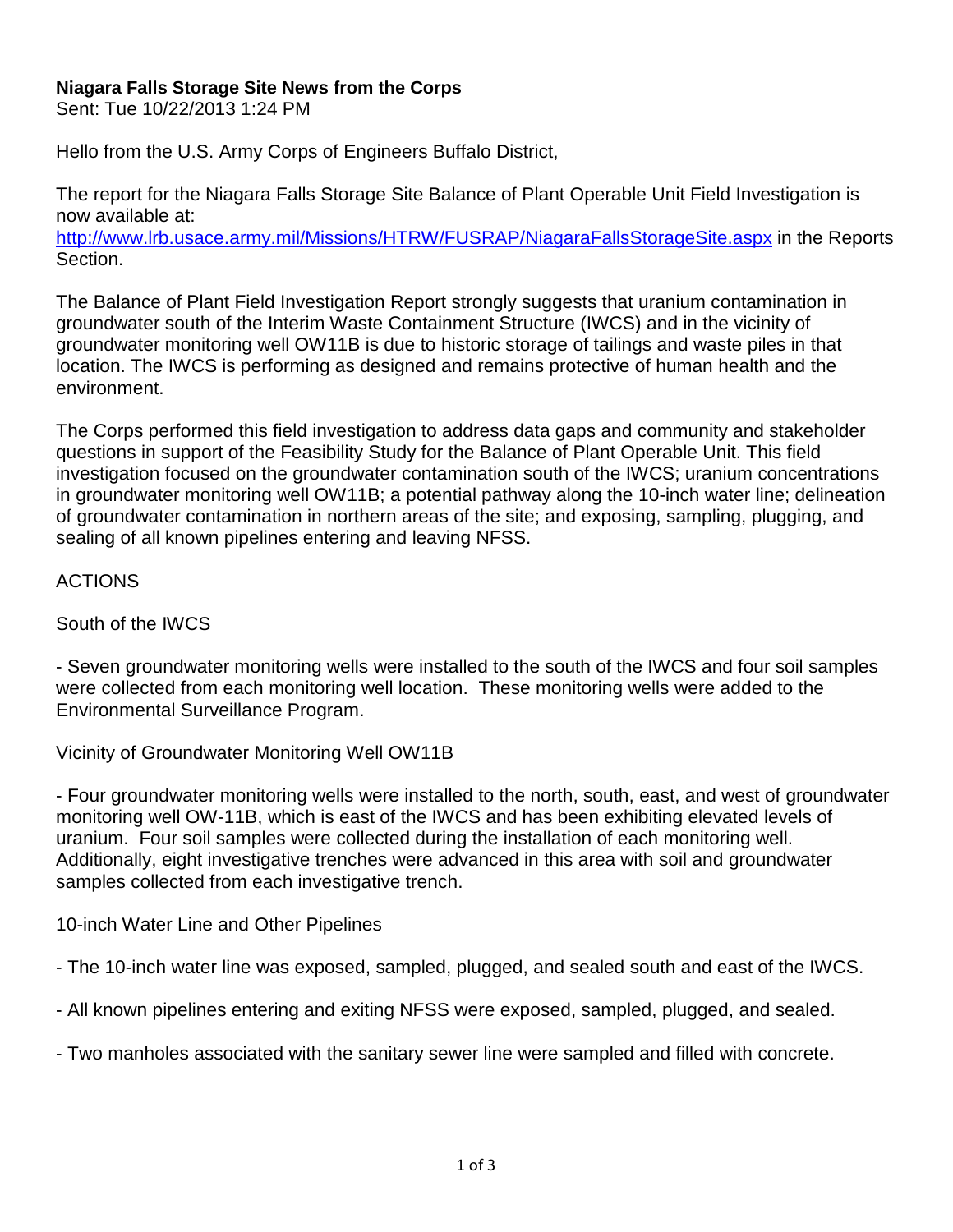Northern Areas of Site

- Six monitoring wells were installed in the northern areas of the site. Four soil samples were collected from each monitoring well location. These monitoring wells were added to the Environmental Surveillance Program.

SUMMARY OF RESULTS

South of the Interim Waste Containment Structure

- Uranium contamination in soil is near the surface and absent in deeper soils.

- Uranium concentrations in groundwater were detected above drinking water criteria in wells east and south of the former Building 409. These concentrations and soil analytical results suggest the groundwater contamination resulted from leaching from material stored above these areas as shown in historical aerial photographs.

Vicinity of Groundwater Monitoring Well OW11B

- Uranium concentrations in groundwater were detected above drinking water criteria north, south, and east of OW11B.

- The groundwater monitoring well installed to the west of monitoring well OW11B and closest to the IWCS did not exhibit radionuclide concentrations above drinking water criteria.

- Uranium contamination in soil is near the surface and absent in deeper soils.

- Water was encountered at two excavated locations near OW11B. The Corps will perform further evaluations to determine the hydraulics and source of water identified in these investigative trenches.

- The uranium concentrations in groundwater are consistent with ground scarring shown on historical aerial photographs, operation corridors (e.g., rail line), past practices (e.g., decontamination activities during IWCS construction), and soil analytical results.

10-inch Water Line and Other Pipelines

- There was no radiological contamination detected in the soil surrounding the 10-inch water line or in the pipeline.

- There was no bedding material noted at any of the excavated pipeline locations associated with former Lake Ontario Ordnance Works trinitrotoluene plant activities. It appears the natural silty clay backfill inhibits groundwater migration along these older pipelines when groundwater is encountered.

- There was no radiological contamination detected in soil surrounding or water sampled for any of the water pipelines included in this field investigation except in two water samples taken from within the 24 to 36-inch pipeline at two locations located in the NE corner of the site. These samples exhibited radium-226 [4-5 pCi/L] slightly above the drinking water criterion [3 pCi/l].